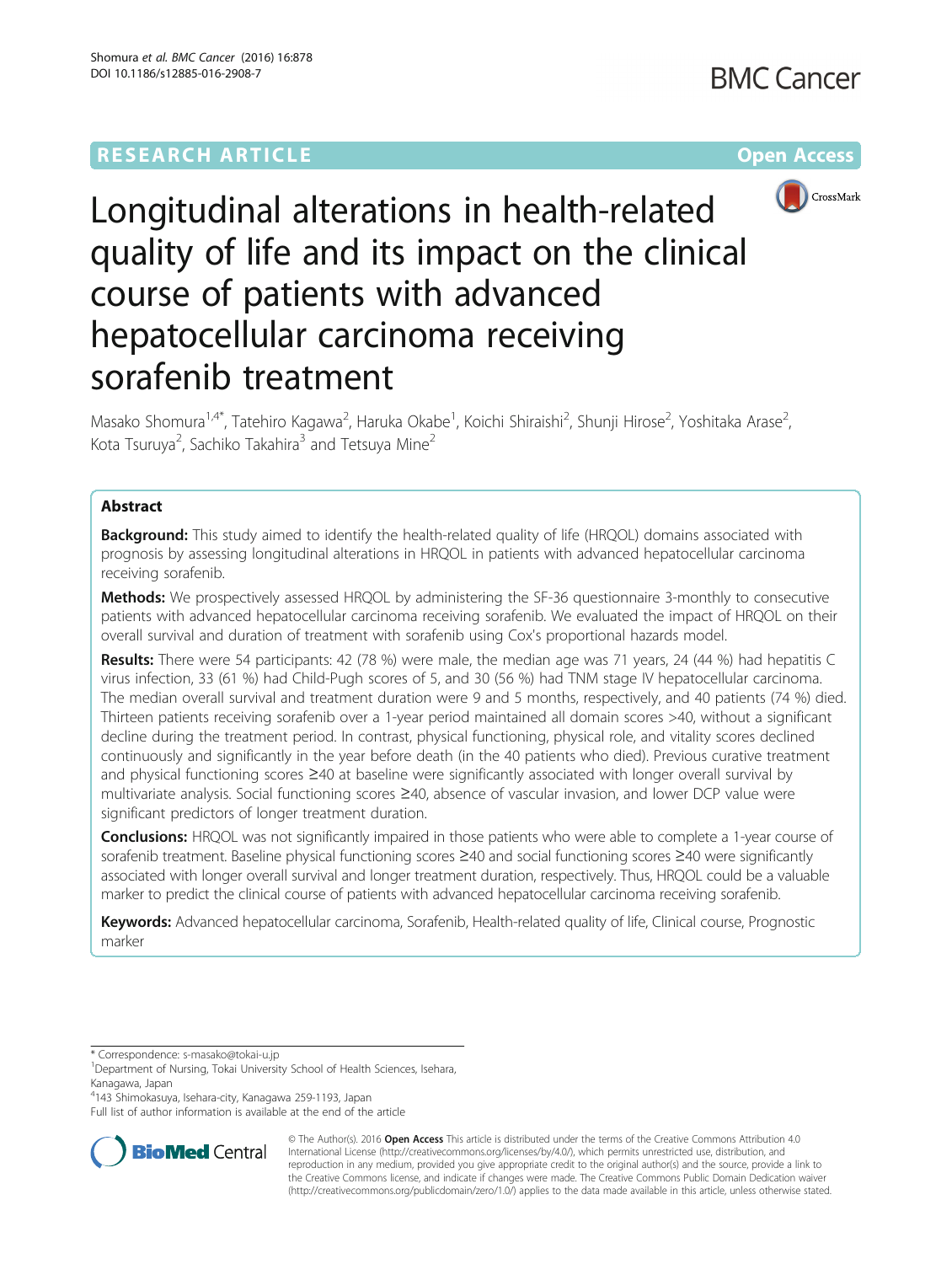# Background

Liver cancer is the third leading cause of cancer-related deaths worldwide [[1\]](#page-7-0). The prognosis of patients with hepatocellular carcinoma (HCC) is poor because of the high recurrence rate and/or the presence of underlying chronic liver disease(s). Sorafenib, a small molecular inhibitor of several tyrosine protein kinases—vascular endothelial growth factor receptor, platelet-derived growth factor receptor, and Raf kinases—extends the median overall survival by nearly 3 months compared with placebo in patients with advanced HCC [\[2](#page-7-0), [3](#page-7-0)]. However, adverse effects (such as hand-foot skin reactions, diarrhea, or weight loss) and the deterioration in liver function associated with its use, and progressive disease, limit the efficacy of sorafenib.

Quality of life is a multi-dimensional concept that includes subjective evaluation of both physical and mental aspects of life. More specifically, the term "health-related quality of life" (HRQOL) refers to a multidimensional concept that encompasses patients' perceptions of both negative and positive aspects of at least four dimensions: physical functioning, emotional well-being, social wellbeing, and spiritual well-being; and disease and treatmentrelated symptoms. HRQOL assessment is becoming an important component of health surveillance and an indicator of service needs and intervention outcomes. Furthermore, HRQOL could be used as a prognostic marker for patients with various types of cancer [[4](#page-7-0)]. In particular, the baseline physical functioning domain has been associated with survival in patients with non-small cell lung cancer [[5](#page-7-0)] and tumor-node-metastasis (TNM) stages III and IV colorectal cancer [\[6\]](#page-7-0). A recent study revealed that physical well-being, evaluated using the Functional Assessment of Cancer Therapy-Hepatobiliary, could be used as a prognostic marker in patients with various stages of HCC and cholangiocarcinoma [\[7\]](#page-7-0). However, few studies have explored the association of HRQOL and prognosis in patients with HCC. Targeted molecular therapy, now widely used for many types of cancers, is often accompanied by unique adverse effects, such as hand-foot skin reaction [[8\]](#page-7-0). In terms of adverse effects, longitudinal follow-up for HRQOL is likely to facilitate clinical decision-making by correctly evaluating the patient's condition. Several studies have reported on changes in HRQOL in patients receiving targeted molecular therapy [[9](#page-7-0)–[12](#page-8-0)], but with controversial results. Sorafenib treatment was associated with a significant decrease in quality of life because of adverse effects in patients with HCC [\[12](#page-8-0), [13\]](#page-8-0) and advanced renal cell carcinoma [\[12](#page-8-0)]. In contrast, Miyake et al. could not identify a significant influence of sorafenib on HRQOL in patients with metastatic renal cell carcinoma [[9\]](#page-7-0). Therefore, further evidence on the impact of sorafenib therapy on quality of life and clinical course is required.

In this study, we aimed to clarify longitudinal alterations in HRQOL in patients with advanced HCC [\[3](#page-7-0)] receiving sorafenib and to identify the HRQOL domains associated with prognosis.

# **Methods**

# Patients

We enrolled consecutive patients with advanced HCC who received sorafenib therapy from August 4, 2010 to April 7, 2015 at Tokai University Hospital. Eligibility criteria were as follows: (1) non-resectable advanced HCC; (2) resistance to, or no indication for, transcatheter arterial chemoembolization; (3) Child-Pugh class A or B [\[14](#page-8-0)]; (4) TNM criteria of Liver Cancer Study Group of Japan stage III or IV [\[15\]](#page-8-0); and (5) Eastern Cooperative Oncology Group Performance Status (ECOG PS) 0 or 1 [\[16\]](#page-8-0). Most patients received 800 mg of sorafenib as an initial dose, but lower doses (including 200, 400, and 600 mg) were administered to certain patients, particularly those aged > 70 years or with Child-Pugh class B liver function. Nurses provided educational instructions when initiating sorafenib treatment and gave medical advice by telephone.

# Health-related quality of life assessment

We prospectively assessed HRQOL using a Japanese ver-sion of the short form health survey (SF-36) v2<sup>™</sup> [\[17](#page-8-0)]. We chose SF-36 because its Japanese national standard score was available. Patients completed this questionnaire every 3 months by self-report during their clinic visits. The questionnaire assessed eight domains for health status, with 36 questions covering both mental and physical aspects of health. These aspects included physical functioning; role limitations because of physical problems—referred to as role physical (RP); bodily pain; general health; vitality; social functioning; role limitations because of emotional problems—referred to as role emotional (RE); and mental health. Each domain was scored on a scale of 0–100, with lower scores indicating poorer health status. A score of 50 points, considered the Japanese national standard, was used for comparison with study samples [[17](#page-8-0), [18\]](#page-8-0). In this study, we chose a score of 40 points—80 % of the Japanese national standard—as the cut off value.

# Clinical evaluation

Tumor measurements were performed using dynamic computed tomography (CT) or magnetic resonance imaging (MRI) before and every 3 months after initiation of sorafenib treatment. Assessment of disease control and progression was based on the modified Response Evaluation Criteria in Solid Tumors [\[19](#page-8-0)]. The disease control rate was defined as the percentage of patients with complete response, partial response, and stable disease 3 months after initiation of sorafenib. Adverse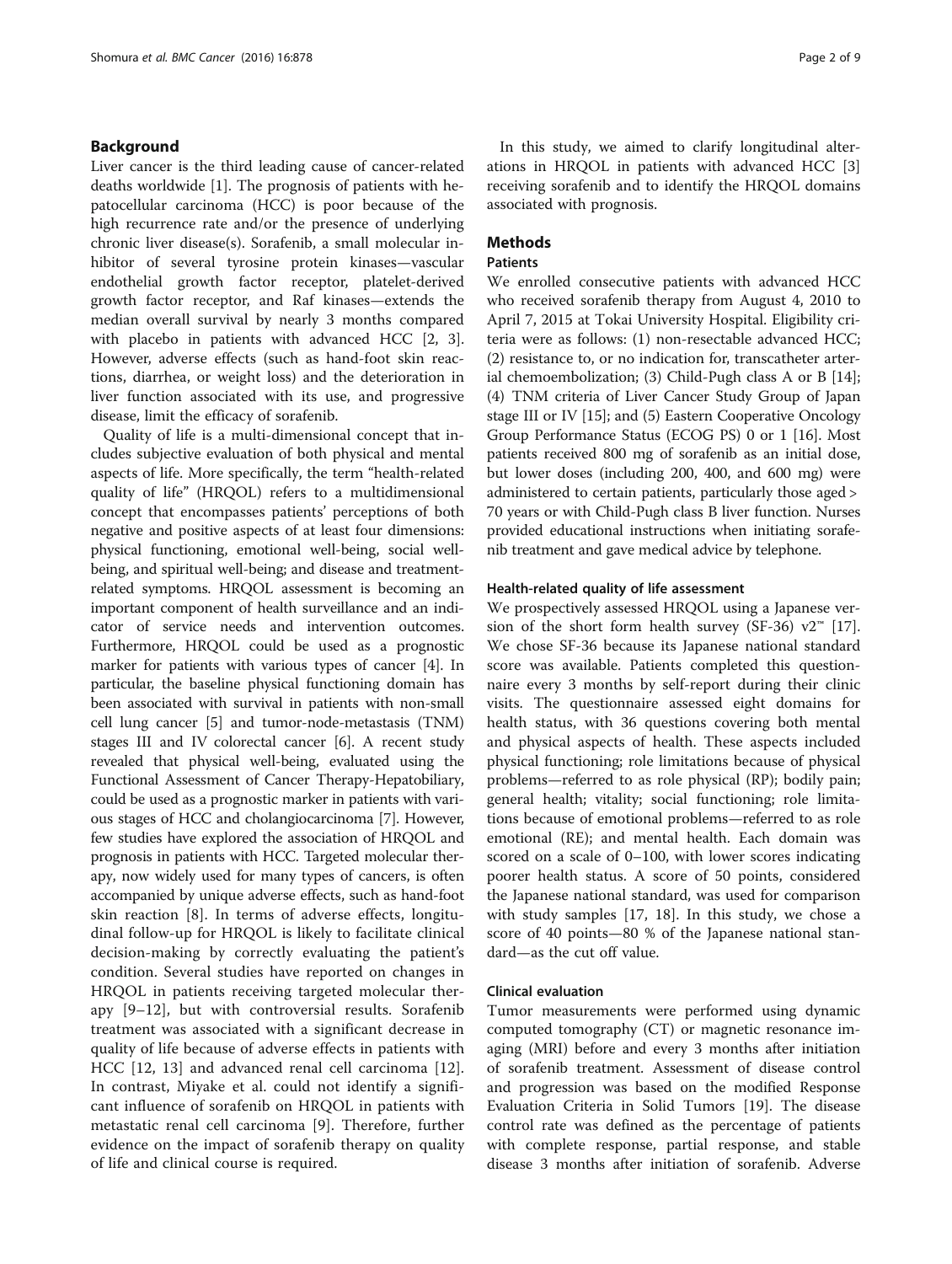events were evaluated monthly using National Cancer Institute Common Toxicity Criteria (version 4.0) [\[20](#page-8-0)]. Patients were followed up until May 25, 2015 or death. The discontinuation of sorafenib was defined as the outcome for treatment duration in this study.

## Statistical analysis

To analyze the changes in HRQOL scores, we used the Friedman test, Bonferroni correction, and Wilcoxon two-sample test for patients who continued sorafenib treatment over a 1-year period, and the Kruskal-Wallis or Mann-Whitney U test for the 40 deceased patients. We analyzed the relationship between HRQOL, baseline characteristics, overall survival, and treatment duration using multiple logistic regression and Cox's proportional hazards regression model. Multivariate analysis was performed using the forward stepwise procedure (likelihood ratio). We also analyzed treatment discontinuation incidence using a competing risks approach (Gray's method). Medians and interquartile ranges (IQR) or means and standard deviations were used to describe non-parametric and parametric data, respectively. Categorical variables were represented in terms of proportions and frequency tables.  $P$  values < 0.05 were considered to indicate statistical significance. Statistical analysis was performed using IBM® SPSS® statistical software, version 23 for Windows (2015, Somers, NY).

# Results

# Baseline patient characteristics

Of the 54 patients participating in the study, 42 (78 %) were male (Table 1). The median age was 71 years (range, 57–84 years). Nearly half of the patients (44 %) had hepatitis C virus (HCV) infection. Most patients (61 %) had a Child-Pugh score of 5 (median score: 5.0 IQR: 5.0–6.0), and most (57 %) had TNM stage IV HCC. The majority of patients (68 %) had received curative therapy, such as surgical resection and radiofrequency ablation, before enrolment to the study.

We analyzed the association between each HRQOL domain score and patient characteristics at baseline. Female sex was associated with lower physical functioning domain scores than male sex (OR 0.167, 95 % CI 0.039–0.715,  $p = 0.016$ ). Patients aged < 70 years had significantly lower scores in the domain of general health (OR 0.280, 95 % CI 0.080–0.984,  $p = 0.047$ ). Role physical domain scores was significantly higher the patients with previous curative treatment  $(34.8 \pm 11.5$ [mean  $\pm$  SD] points) than without  $(31.1 \pm 17.3 \text{ points}).$ Other domain scores were not significantly different in terms of baseline patient characteristics.

| Variable   | <b>Table 1</b> Baseline demographic and clinical characteristics | n(%)                         |
|------------|------------------------------------------------------------------|------------------------------|
| Age, years | ${<}70$<br>$\geq 70$                                             | 24 (44)<br>30(56)            |
| Sex        | Male<br>Female                                                   | 42 (78)<br>12 (22)           |
| Etiology   | <b>HCV</b><br><b>HBV</b><br>Alcohol-related                      | 24 (44)<br>11 (20)<br>7 (13) |

| Etiology                       | <b>HCV</b><br><b>HBV</b><br>Alcohol-related<br>Unknown | 24 (44)<br>11(20)<br>7(13)<br>12(23)  |
|--------------------------------|--------------------------------------------------------|---------------------------------------|
| Child-Pugh score, points       | 5<br>$\geq 6$                                          | 33(61)<br>21 (39)                     |
| TNM staging                    | Ш<br>IV                                                | 23 (43)<br>31 (57)                    |
| Vascular invasion              | $\overline{\phantom{a}}$<br>$^{+}$                     | 40 (74)<br>14 (26)                    |
| Maximum tumor size, mm         | $<$ 50<br>$\geq 50$                                    | 33 (61)<br>21 (39)                    |
| Previous therapy               | Curative<br>Other<br>None                              | 35(65)<br>14 (26)<br>5(9)             |
| Serum alpha fetoprotein, ng/mL | < 100<br>$\geq 100$                                    | 25(54)<br>29 (46)                     |
| DCP, mAU/mL <sup>a</sup>       | < 1000<br>≥1000                                        | 27 (52)<br>25 (48)                    |
| Initial dose of sorafenib, mg  | 200<br>400<br>600<br>800                               | 10(19)<br>14 (26)<br>6(11)<br>24 (44) |

DCP des-gamma-carboxy prothrombin, HCV hepatitis C virus, HBV hepatitis B virus

<sup>a</sup>DCP values were not available for two cases

## Treatment efficacy and adverse events

Disease control was obtained in 27 patients (50 %): one (2 %) had complete response, five (9 %) had partial response, and 21 (39 %) had stable disease. In total, 40 patients (74 %) died. Almost all patients (98 %) experienced adverse events (Additional file [1](#page-7-0): Figure S1). Common adverse events included anorexia (76 %), skin toxicity (72 %), fatigue (63 %), diarrhea (56 %), and weight loss (52 %). There were no grade 4 or 5 adverse effects. Grade 3 adverse effects occurred in 27 patients (50 %). Of these, skin toxicity was most common (33 %), followed by anorexia (15 %) and fatigue (9 %). Sorafenib was discontinued or the dose was reduced in 11 (20 %) and 16 patients (30 %), respectively, because of adverse events. At the end of observation period, sorafenib was withdrew in 42 patients. The reasons for withdrawal were as follows: disease progression (34 patients); adverse events of skin toxicity and diarrhea (two patients); complications such as stroke, pneumonia, and intracranial hemorrhage (three patients); and at the patient's request (three patients).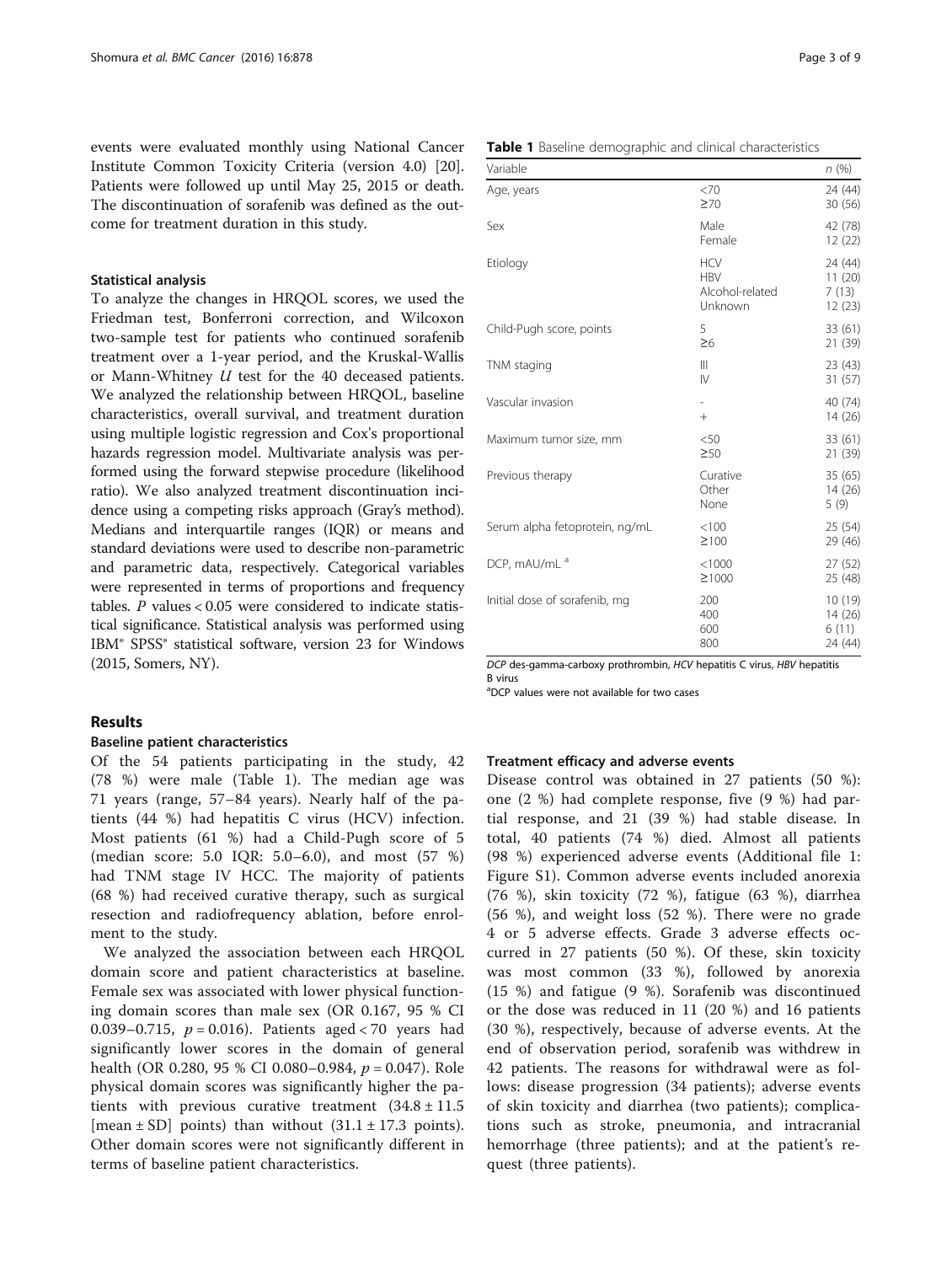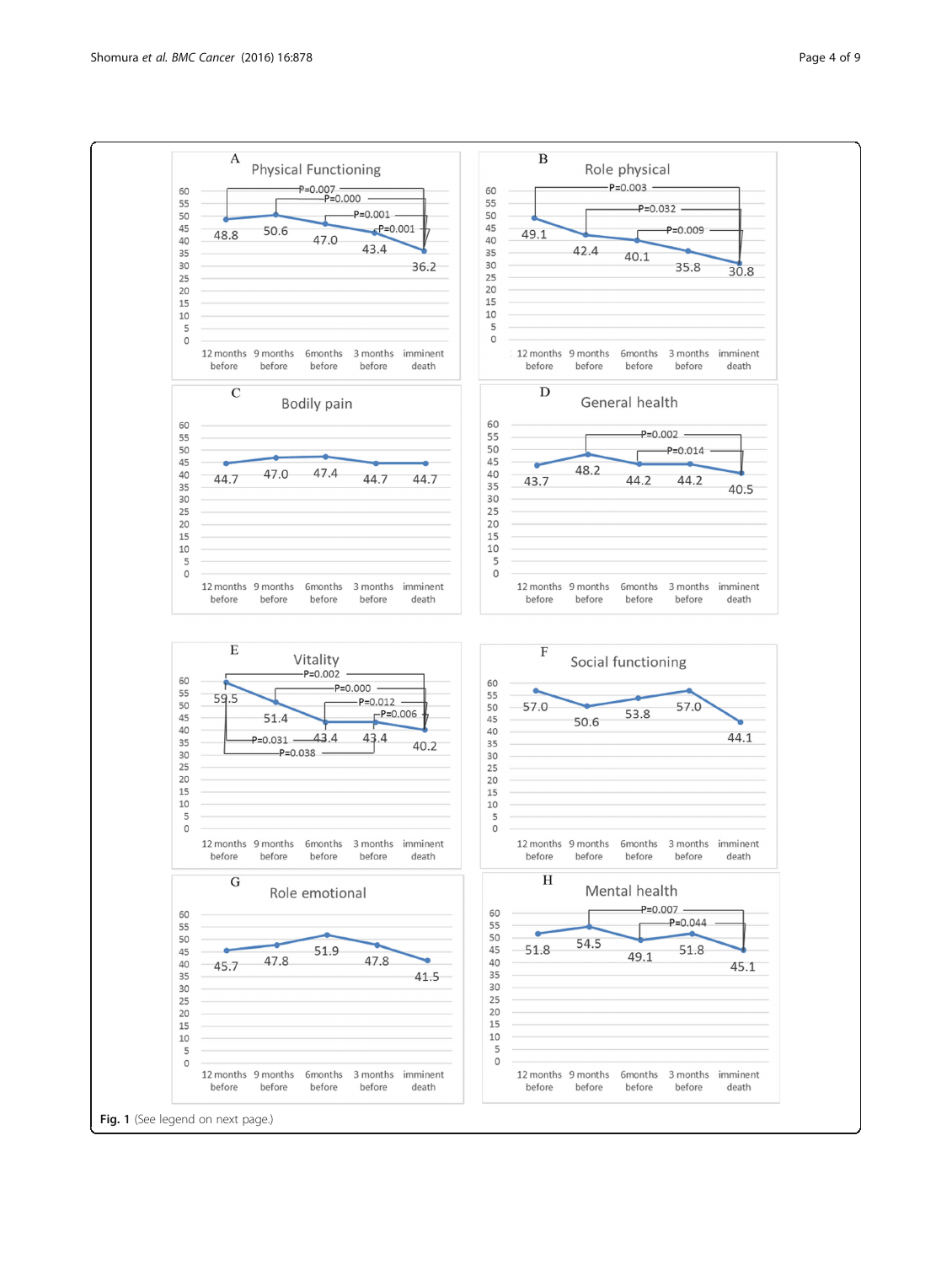# <span id="page-4-0"></span>(See figure on previous page.)

Fig. 1 Time-point comparison of changes in HRQOL domain scores in the 12 months prior to death. 12 months before, 12 months before death  $(n = 8)$ ; 9 months before, 9 months before death  $(n = 4)$ ; 6 months before, 6 months before death  $(n = 22)$ ; 3 months before, 3 months before death ( $n = 31$ ); imminent death, less than 3 months before death ( $n = 40$ ). \* All values shown are median scores. \*\* Upper lines show statistically significant differences using Mann-Whitney U test ( $P < 0.05$ ). HRQOL, health-related quality of life

# Changes in HRQOL domain scores

Overall, 13 patients (24 %) were able to take sorafenib over the course of at least 1 year. These patients maintained HRQOL domain scores >40 without any significant decline (Additional file [1:](#page-7-0) Figure S2 and Table S2). Domain scores were not significantly different between patients who experienced grade 3 adverse effects and those who did not (Additional file [1:](#page-7-0) Figure S3).

Next, we analyzed the changes in HRQOL domain scores over the 12 months preceding death in the 40 patients who died (Fig. 1 and Additional file [1:](#page-7-0) Table S1).

The psychosocial and pain domains—including bodily pain, general health, social functioning, and mental health—did not demonstrate significant changes, but the scores remained >40 points until imminent death. In contrast, physical functioning, role limitations because of physical problems, and vitality domain scores declined continuously and significantly towards death.

# The association of HRQOL domain scores and patient characteristics with overall survival and treatment duration

The median overall survival was 9.6 (IQR: 0.8–16.3) months. Previous curative therapy and a physical functioning domain score ≥40 at baseline were associated

Table 2 Baseline demographic and clinical variables and baseline domain scores associated with overall survival

| Variable                                       | Univariate <sup>a</sup> |                | Multivariate <sup>a</sup> |                |
|------------------------------------------------|-------------------------|----------------|---------------------------|----------------|
|                                                | HR (95 % CI)            | $\overline{P}$ | HR (95 % CI)              | $\overline{P}$ |
| Baseline characteristics                       |                         |                |                           |                |
| Age <70 y (vs. $\geq$ 70 y)                    | $0.603(0.349 - 1.258)$  | 0.208          |                           |                |
| Sex, male (vs. female)                         | $0.544(0.254 - 1.167)$  | 0.118          |                           |                |
| HCV infection (vs. other etiology)             | 1.138 (0.610-0.122)     | 0.684          |                           |                |
| Child Pugh = $5$ (vs. $\geq 6$ )               | $0.419(0.227 - 0.812)$  | 0.009          |                           |                |
| TMN stage III (vs. IV)                         | $0.695(0.371 - 1.304)$  | 0.257          |                           |                |
| Vascular invasion - (vs. +)                    | $0.475(0.204 - 0.945)$  | 0.034          |                           |                |
| Tumor size <50 mm (vs. ≥50 mm)                 | $0.831(0.441 - 1.567)$  | 0.567          |                           |                |
| Previous curative therapy: Yes (vs. No)        | $0.255(0.129 - 0.504)$  | < 0.001        | $0.235(0.116 - 0.477)$    | < 0.001        |
| AFP <100 (vs. $\geq$ 100)                      | $0.893$ (0.473-1.686)   | 0.726          |                           |                |
| DCP <1000 (vs. $\geq$ 1000)                    | $0.548(0.280 - 1.070)$  | 0.078          |                           |                |
| Initial dose of sorafenib 800 mg (vs. <800 mg) | $1.137(0.611 - 2.115)$  | 0.686          |                           |                |
| Treatment duration $\geq$ 5 months (vs. <5)    | $0.608(0.325 - 1.138)$  | 0.120          |                           |                |
| HROOL domain scores $\geq 40^b$ :              |                         |                |                           |                |
| Physical functioning                           | $0.529(0.278 - 1.008)$  | 0.053          | $0.479(0.245 - 0.935)$    | 0.031          |
| Role physical                                  | $0.595(0.314 - 1.127)$  | 0.111          |                           |                |
| Bodily pain                                    | 1.686 (0.772-3.676)     | 0.190          |                           |                |
| General health                                 | 1.331 (0.644-2.755)     | 0.440          |                           |                |
| Vitality                                       | $0.842$ (0.383-1.848)   | 0.669          |                           |                |
| Social functioning                             | $0.833(0.411 - 1.684)$  | 0.610          |                           |                |
| Role emotional                                 | $0.957$ (0.473-1.938)   | 0.904          |                           |                |
| Mental health                                  | 2.053 (0.893-4.717)     | 0.090          |                           |                |

HR hazard ratio, CI confidence interval, HCV hepatitis C virus, TNM tumor-node-metastasis, AFP alpha fetoprotein, DCP des-gamma-carboxy prothrombin, HRQOL health related quality of life

<sup>a</sup>Cox proportional hazards regression analysis

<sup>b</sup>All domain scores are relative to scores <40

All variables with P values <0.06 in the univariate analysis were included in the multivariate analysis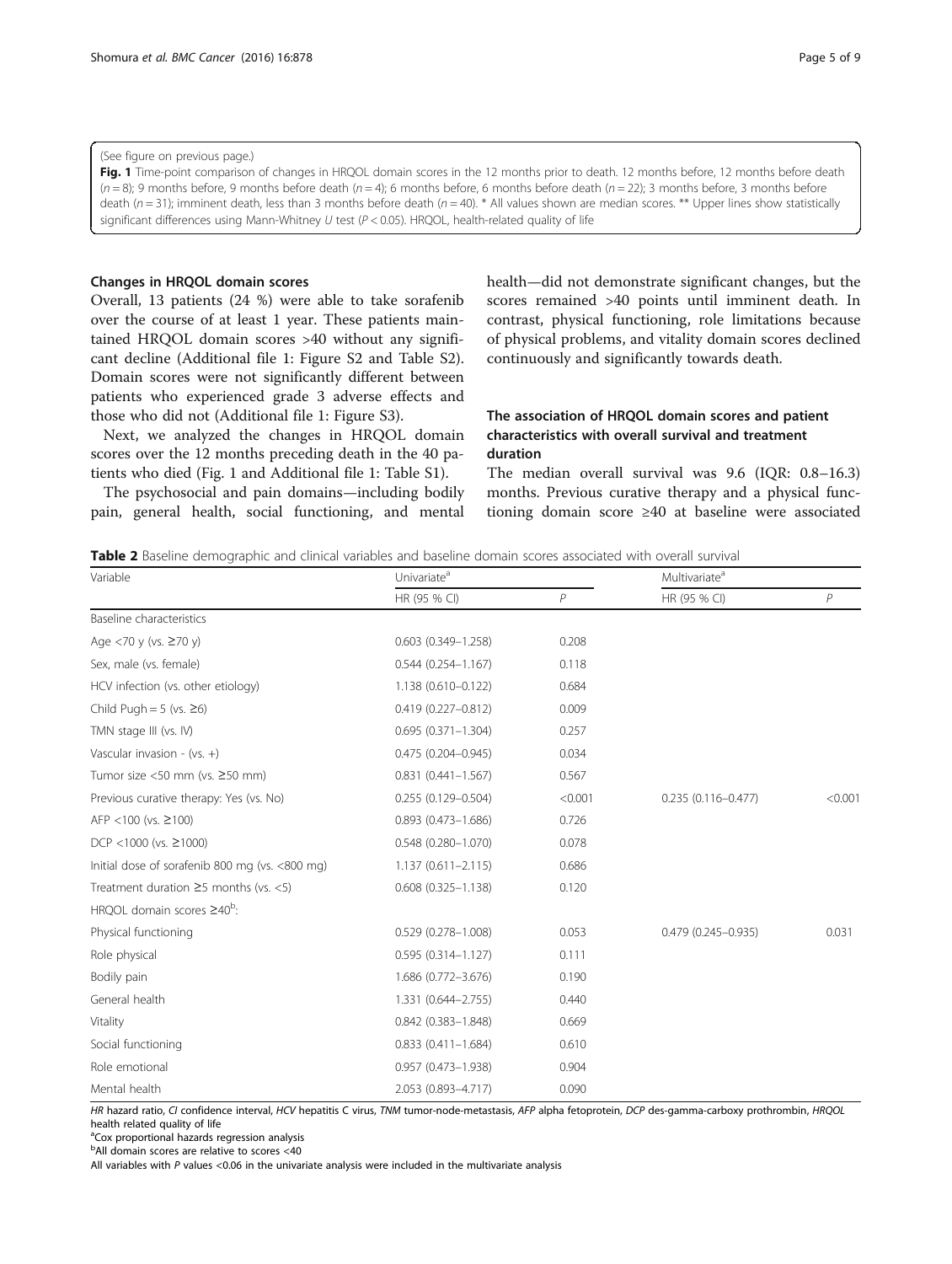with longer overall survival by multivariate analysis (Table [2](#page-4-0) and Fig. 2).

Age, liver function (Child-Pugh score), and HCC stage were not significantly associated with overall survival, neither were serum alpha-fetoprotein or DCP levels. The median duration of sorafenib treatment was 4.9 (IQR: 0.2–10.8) months. Social functioning domain scores ≥40 at baseline, absence of vascular invasion, and lower DCP values were significant predictors for longer treatment duration (Table [3](#page-6-0) and Fig. [3\)](#page-6-0). The association of social functioning domain scores with treatment duration was confirmed by the competing risk analysis (Additional file [1](#page-7-0): Figure S4).

# **Discussion**

HRQOL was not significantly impaired in the patients who could receive sorafenib treatment over the course of 1 year (Additional file [1:](#page-7-0) Figure S2 and Table S2). A previous study showed decreased HRQOL domain scores in the 2 months after initiation of sorafenib in patients with advanced HCC because of adverse events [[13\]](#page-8-0). In contrast, sorafenib treatment did not significantly affect HRQOL in patients with metastatic renal cell carcinoma [\[9](#page-7-0), [21\]](#page-8-0). We found no significant differences in HRQOL domain scores between patients who experienced grade 3 adverse effects and those who did not (Additional file [1:](#page-7-0) Figure S3). The severe adverse effects associated with sorafenib use, reported to occur in 50 % of patients [[22\]](#page-8-0), potentially influence HRQOL. Interestingly, skin toxicity [[23](#page-8-0)], hypertension [\[24](#page-8-0)], and



diarrhea [[25\]](#page-8-0) are known to be associated with better prognosis in sorafenib therapy. Therefore, the substantial anti-tumor effects of sorafenib might have countered severe adverse effects both physically and mentally.

Within HRQOL, physical functioning, role limitations because of physical problems (RP), and vitality domain scores gradually decreased towards death. These declines would have reflected the progression of HCC and the deterioration of underlying liver diseases. This is the first prospective long term follow-up study on HRQOL scores in patients with advanced HCC receiving sorafenib therapy. Interestingly, scores in the psychosocial HRQOL domains—social functioning, role limitations because of emotional problems (RE), and mental health—were maintained >40 points until death. The bodily pain score also remained >40, suggesting that the psychosocial domains and bodily pain can be managed well by periodical medical and nursing interventions. Higher physical functioning domain scores at baseline were significantly associated with longer overall survival. Our study also demonstrated that physical functioning decreased significantly towards death. Taken together with the results of Cox regression analysis, physical functioning domain scores could be good predictors of prognosis. These results are in accordance with previous studies, which revealed better physical functioning and role limitations because of physical problems as predictors for longer survival in patients with non-resectable HCC [[26](#page-8-0)] and in those requiring palliative care for HCC [\[27\]](#page-8-0). Previous studies suggest that daily physical activity contributes to the decrease in mortality due to liver cancer [\[28, 29](#page-8-0)]. A prospective study is necessary to verify whether adequate levels of physical activity would improve the prognosis of HCC patients. Our study, for the first time, showed that HRQOL domain scores were useful to predict prognosis in patients with advanced HCC receiving sorafenib. Thus, when we observe a decline in physical functioning domain scores, we should pay more careful attention to the patient's condition. These observations are supported by studies of frailty. Frailty is significantly associated with depression [\[30](#page-8-0)] and mortality [\[31](#page-8-0)] in patients with end-stage liver disease. The impact of frailty on mortality is evident in elderly patients [[32\]](#page-8-0). Given that the Japanese patients with HCC are mostly geriatric (median age in this study: 71 years old), the concept of frailty appears important to predict prognosis [\[33](#page-8-0)].

Higher social functioning domain scores at baseline contributed to longer treatment duration. The social functioning domain score might reflect social support associated with adherence to sorafenib. Sufficient social support from the beginning of sorafenib therapy would be helpful to continue medication, which is potentially accompanied by severe adverse effects. We also found that the presence of vascular invasion and a DCP value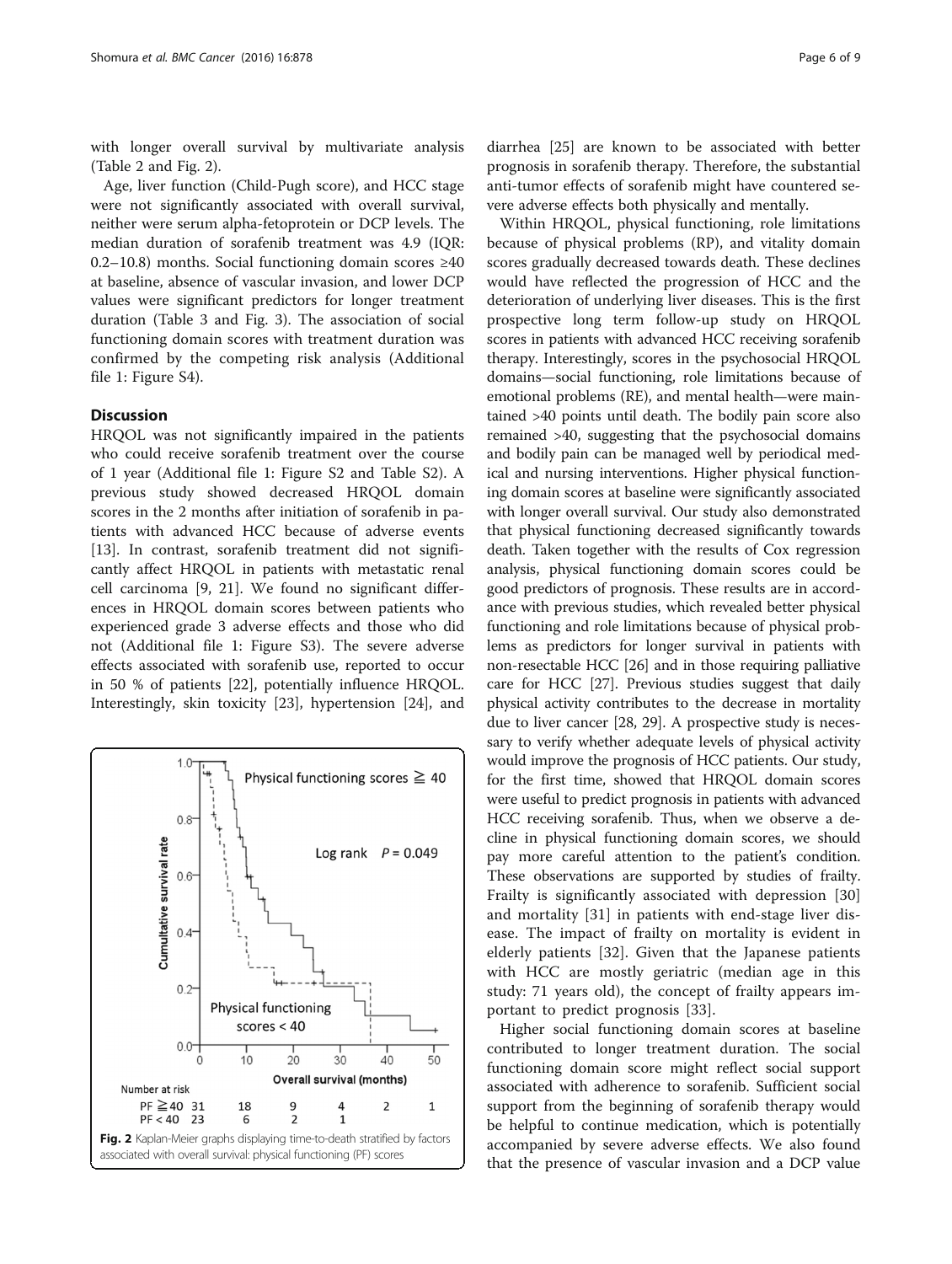<span id="page-6-0"></span>Table 3 Baseline demographic and clinical variables and domain scores associated with treatment duration

| Variables                                      | Univariate <sup>a</sup>   |           | Multivariate <sup>a</sup> |           |
|------------------------------------------------|---------------------------|-----------|---------------------------|-----------|
|                                                | HR (95 % CI)              | $P$ value | HR (95 % CI)              | $P$ value |
| Baseline characteristics                       |                           |           |                           |           |
| Age <70 y (vs. ≥70 y)                          | $0.749(0.343 - 1.429)$    | 0.380     |                           |           |
| Sex, male (vs. female)                         | $0.634$ (0.307-1.308)     | 0.217     |                           |           |
| HCV infection (vs. other etiology)             | 1.796 (0.964-3.348)       | 0.065     |                           |           |
| Child Pugh = $5$ (vs. $\geq 6$ )               | $0.511(0.271 - 0.962)$    | 0.038     |                           |           |
| TMN stage III (vs. IV)                         | $0.672$ (0.357-1.264)     | 0.218     |                           |           |
| Vascular invasion $-$ (vs. $+$ )               | $0.355(0.178 - 0.710)$    | 0.003     | $0.382$ (0.186-0.786)     | 0.009     |
| Tumor size <50 mm (vs. $\geq$ 50 mm)           | $0.777$ $(0.412 - 1.466)$ | 0.432     |                           |           |
| Previous curative therapy: Yes (vs. No)        | 0.433 (0.226-0.829)       | 0.012     |                           |           |
| AFP <100 (vs. $\geq$ 100)                      | $1.048(0.561 - 1.961)$    | 0.954     |                           |           |
| DCP <1000 (vs. $\geq$ 1000)                    | $0.473$ $(0.509 - 0.912)$ | 0.025     | $0.509$ $(0.261 - 0.993)$ | 0.048     |
| Initial dose of sorafenib 800 mg (vs. <800 mg) | $0.744$ $(0.388 - 1.426)$ | 0.373     |                           |           |
| HRQOL domain scores ≥40: <sup>b</sup>          |                           |           |                           |           |
| Physical functioning                           | 0.956 (0.509-1.799)       | 0.889     |                           |           |
| Role physical                                  | $0.771(0.416 - 1.429)$    | 0.408     |                           |           |
| Bodily pain                                    | 1.582 (0.728-3.436)       | 0.247     |                           |           |
| General health                                 | 1.034 (0.516-2.070)       | 0.926     |                           |           |
| Vitality                                       | 1.534 (0.631-3.731)       | 0.346     |                           |           |
| Social functioning                             | $0.395(0.185 - 0.840)$    | 0.016     | $0.452(0.206 - 0.995)$    | 0.049     |
| Role emotional                                 | $0.898$ $(0.455 - 1.770)$ | 0.755     |                           |           |
| Mental health                                  | 0.833 (0.379-1.828)       | 0.649     |                           |           |

HR hazard ratio, CI confidence interval, HCV hepatitis C virus, TNM tumor-node-metastasis, AFP alpha fetoprotein, DCP des-gamma-carboxy prothrombin; HRQOL, health related quality of life

<sup>a</sup>Cox proportional hazards regression analysis

<sup>b</sup>All domain scores are relative to scores <40

All variables with P values <0.05 in the univariate analysis were included in the multivariate analysis



>1000 mAU/mL were significant predictors of shorter treatment duration. Tumors with vascular invasion [[34](#page-8-0)] or an associated high level of DCP [[35\]](#page-8-0) are likely to have an aggressive phenotype.

Many studies associate preserved liver function with better survival [\[36](#page-8-0)], however, Child-Pugh score as an index of liver function was not chosen as a significant predictor for overall survival in this study. The reason for this discrepancy can be explained by the background of our cohort; liver function was well preserved in most patients (Child-Pugh score 5: 59 %, score 6: 32 %, and score 7: 9 %).

Different etiologies can influence the interpretation of the results of clinical studies. The major causes of HCC in this cohort were HCV (44 %), HBV (20 %), and alcohol (13 %). A similar trend is seen in Europe and North America [\[37](#page-8-0)], where the leading causes of HCC are HCV (50–70 %), HBV (20–30 %), and alcohol (20 %). Hence, our results could be applicable to such areas.

The presence of previous curative therapy was significantly associated with better overall survival. The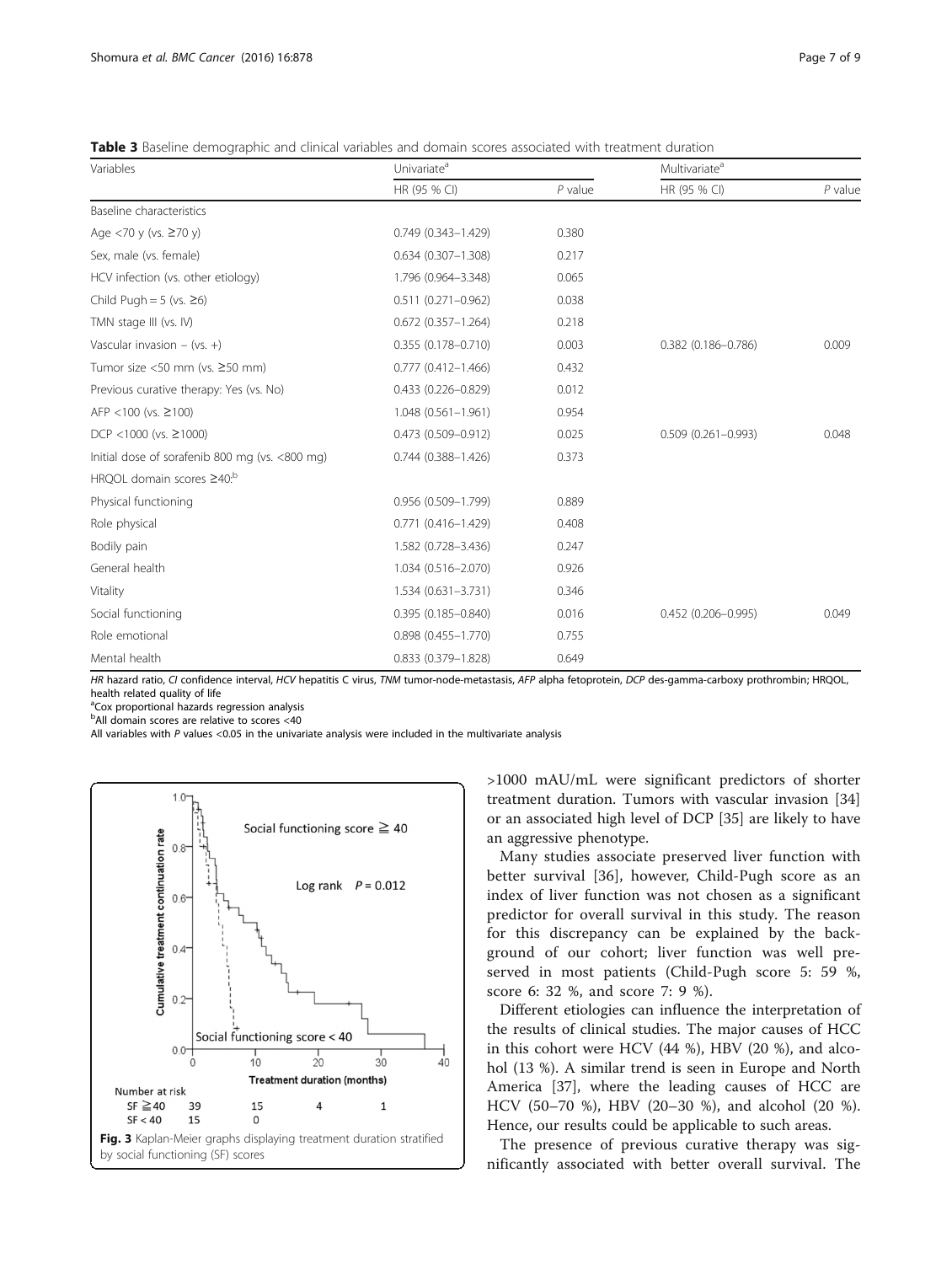<span id="page-7-0"></span>difference in the biological nature of tumors may explain these results. Tumors that recur after curative treatment may be less aggressive than other tumors.

There are some limitations to this study. Although the study was prospective, it was conducted in a single institution with a relatively small number of patients. The initial dose of sorafenib used in our study was 800 mg, but lower doses were used for some elderly patients. Thus, initial doses were relatively low compared with those used in a previous study [[38](#page-8-0)]. However, the initial dose did not affect prognosis in the present study. Nevertheless, we cannot deny a potential influence of initial sorafenib dose on overall survival and treatment duration.

# Conclusions

In conclusion, HRQOL was not significantly impaired in patients who could receive sorafenib treatment over the course of 1 year. Physical functioning scores ≥40 and social functioning scores ≥40 at baseline were significantly associated with longer overall survival and longer treatment duration, respectively. Thus, HRQOL could be a valuable marker to predict the clinical course of patients with advanced HCC receiving sorafenib.

# Additional file

[Additional file 1: Table S1.](dx.doi.org/10.1186/s12885-016-2908-7) Changes in HRQOL domain scores in the 12 months prior to death. Table S2. Changes in HRQOL domain scores in patients who survived >1 year ( $n = 13$ ). Figure S1. Graphical display of the distribution of sorafenib-related adverse events ( $n = 54$ ). Figure S2. Graphical representation of HRQOL domain score changes of patients receiving sorafenib over the course of one year ( $n = 13$ ). Figure S3. Graphical representation of HRQOL domain score changes with/without grade 3 adverse events. Figure S4. Cumulative discontinuation incidence curves stratified by factors associated with treatment duration: social functioning (SF) scores. (DOCX 553 kb)

# Abbreviations

AFP: Alpha fetoprotein; BP: Bodily pain; CT: Computed tomography; DCP: Des-gamma-carboxy prothrombin; GH: General health; HCC: Hepatocellular carcinoma; HCV: Hepatitis C virus; HRQOL: Health-related quality of life; IQR: Interquartile range; MH: Mental health; MRI: Magnetic resonance imaging; PF: Physical functioning; RE: Role emotional; RP: Role physical; SF: Social functioning; TNM: Tumor-node-metastasis; VT: Vitality

# Acknowledgements

We express our thanks to all patients who took part in this clinical research. We thank all the members of Department Nursing Tokai University Hospital for discussion and comments.

#### Funding

Shomura M received a JSPS KAKENHI Grant-in-Aid for Scientific Research (C) 25463445 from 2012 to 2016.

# Availability of data and materials

All data related to this study are present in the manuscript.

#### Authors' contributions

MS and TK contributed equally to this study. MS, TK, KS, SH, YA, and KT provided sorafenib therapy to the patients; TK, KS, SH, YA, and KT, and TM evaluated the efficacy of therapy; MS, TK, HO, and ST collected patients' data, performed the statistical analysis, and were involved in writing and editing the manuscript; MS designed the study and provided financial support for this work. All authors read and approved the final manuscript.

#### Competing interests

The authors declare that they have no competing interests.

#### Consent for publication

Not applicable.

#### Ethics approval and consent to participate

This study was conducted in accordance with the Declaration of Helsinki (2013) of the World Medical Association. The Institutional Review Board of Tokai University (NO.10R-046) approved the study. All patients provided written informed consent.

#### Précis

HRQOL was not significantly impaired in patients who received sorafenib treatment over the course of one year. Certain HRQOL domains could be a valuable marker to predict the clinical course of HCC patients receiving sorafenib.

#### Author details

<sup>1</sup>Department of Nursing, Tokai University School of Health Sciences, Isehara, Kanagawa, Japan. <sup>2</sup> Division of Gastroenterology, Department of Internal Medicine, Tokai University School of Medicine, Isehara, Kanagawa, Japan. <sup>3</sup>University of Nagasaki Department of Nursing, Nagasaki, Nagasaki, Japan. 4 143 Shimokasuya, Isehara-city, Kanagawa 259-1193, Japan.

# Received: 27 April 2016 Accepted: 28 October 2016 Published online: 11 November 2016

#### References

- 1. Jemal A, Bray F, Center MM, Ferlay J, Ward E, Forman D. Global cancer statistics. CA Cancer J Clin. 2011;61:69–90. doi:[10.3322/caac.20107.](http://dx.doi.org/10.3322/caac.20107)
- 2. Cheng AL, Kang YK, Chen Z, Tsao CJ, Qin S, Kim JS, et al. Efficacy and safety of sorafenib in patients in the Asia-Pacific region with advanced hepatocellular carcinoma: a phase III randomised, double-blind, placebo-controlled trial. Lancet Oncol. 2009;10:25–34. doi[:10.1016/s1470-2045\(08\)70285-7.](http://dx.doi.org/10.1016/s1470-2045(08)70285-7)
- 3. Llovet JM, Ricci S, Mazzaferro V, Hilgard P, Gane E, Blanc JF, SHARP Investigators Study Group, et al. Sorafenib in advanced hepatocellular carcinoma. N Engl J Med. 2008;359:378–90. doi:[10.1056/NEJMoa0708857.](http://dx.doi.org/10.1056/NEJMoa0708857)
- 4. Dancey J, Zee B, Osoba D, Whitehead M, Lu F, Kaizer L, et al. Quality of life scores: an independent prognostic variable in a general population of cancer patients receiving chemotherapy. The National Cancer Institute of Canada Clinical Trials Group. Qual Life Res. 1997;6:151–8.
- 5. Braun DP, Gupta D, Staren ED. Quality of life assessment as a predictor of survival in non-small cell lung cancer. BMC Cancer. 2011;11:353. doi:[10.1186/](http://dx.doi.org/10.1186/1471-2407-11-353) [1471-2407-11-353](http://dx.doi.org/10.1186/1471-2407-11-353).
- 6. Braun DP, Gupta D, Grutsch JF, Staren ED. Can changes in health related quality of life scores predict survival in stages III and IV colorectal cancer? Health Qual Life Outcomes. 2011;9:62. doi[:10.1186/1477-7525-9-62](http://dx.doi.org/10.1186/1477-7525-9-62).
- 7. Steel JL, Geller DA, Robinson TL, Savkova AY, Brower DS, Marsh JW, et al. Health-related quality of life as a prognostic factor in patients with advanced cancer. Cancer. 2014;120:3717–21. doi[:10.1002/cncr.28902.](http://dx.doi.org/10.1002/cncr.28902)
- Grunwald V, Soltau J, Ivanyi P, Rentschler J, Reuter C, Drevs J. Molecular targeted therapies for solid tumors: management of side effects. Onkologie. 2009;32:129–38. doi:[10.1159/000194949.](http://dx.doi.org/10.1159/000194949)
- 9. Miyake H, Kurahashi T, Yamanaka K, Kondo Y, Takenaka A, Inoue TA, et al. Impact of sorafenib on health-related quality of life in Japanese patients with metastatic renal cell carcinoma: a prospective evaluation. BJU Int. 2010; 106:1643–7. doi[:10.1111/j.1464-410X.2010.09437.x](http://dx.doi.org/10.1111/j.1464-410X.2010.09437.x).
- 10. Trask PC, Bushmakin AG, Cappelleri JC, Bycott P, Liau K, Kim S. Healthrelated quality of life during treatment for renal cell carcinoma: results from a phase II study of axitinib. Acta Oncol. 2008;47:843–51. doi[:10.1080/](http://dx.doi.org/10.1080/02841860802047395) [02841860802047395.](http://dx.doi.org/10.1080/02841860802047395)
- 11. Schadendorf D, Amonkar MM, Stroyakovskiy D, Levchenko E, Gogas H, de Braud F, et al. Health-related quality of life impact in a randomised phase III study of the combination of dabrafenib and trametinib versus dabrafenib monotherapy in patients with BRAF V600 metastatic melanoma. Eur J Cancer. 2015;51:833–40. doi:[10.1016/j.ejca.2015.03.004.](http://dx.doi.org/10.1016/j.ejca.2015.03.004)